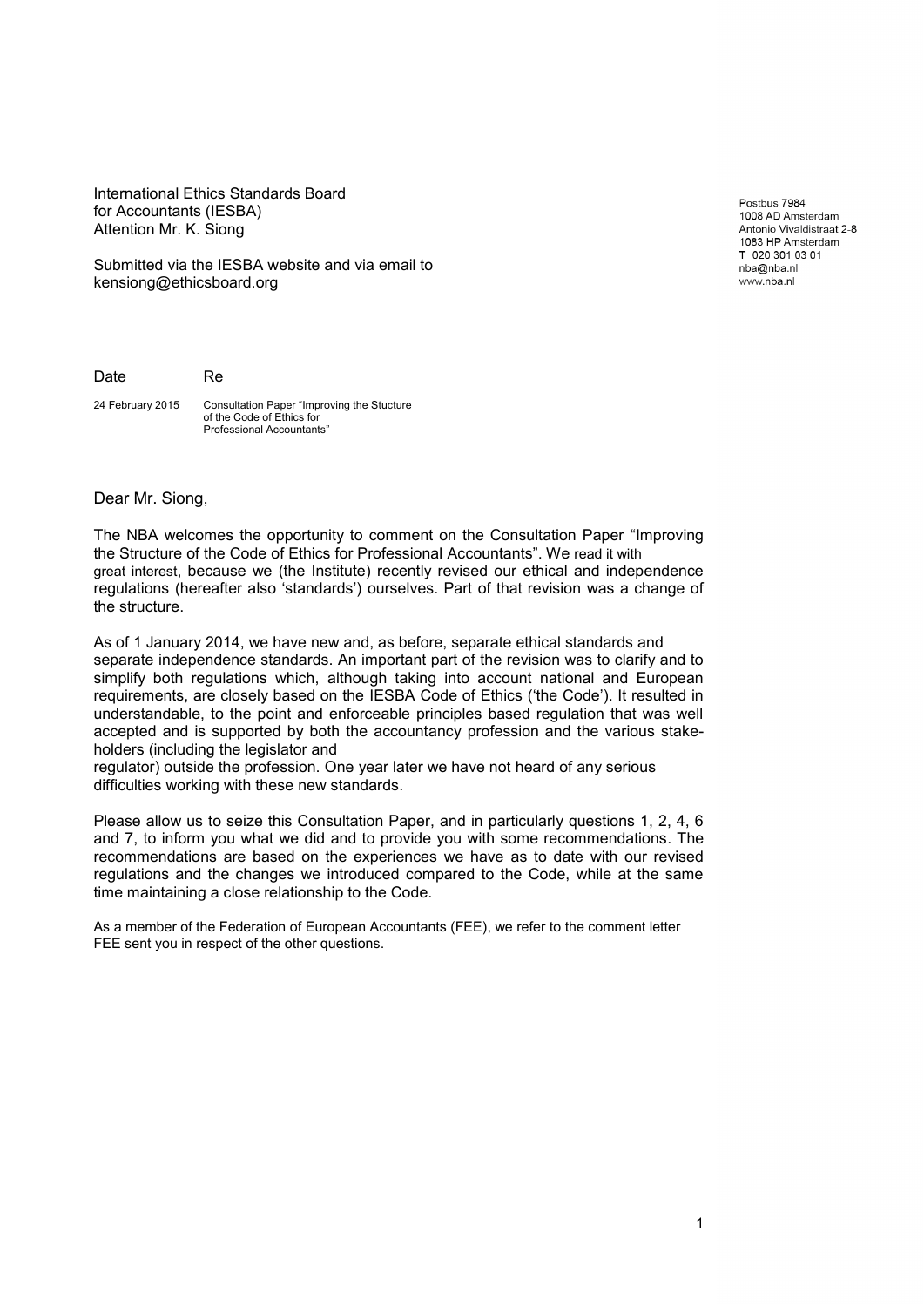**Question 1. Do you believe that the approach outlined in this Consultation Paper, as reflected in the Illustrative Examples, would be likely to achieve IESBA's objective of making the Code more understandable? If not, why not and what other approaches might be taken?**

## and

**Question 2. Do you believe that the approach outlined in this Consultation Paper, as reflected in the Illustrative Examples would be likely to make the Code more capable of being adopted into laws and regulations, effectively implemented and consistently applied? If not, why not and what other approaches might be taken?** 

- 1) In our opinion the initiatives included in the Consultation Paper are a good start, but additional changes are necessary in order to come to a Code/standards that is/are more understandable and more capable of being adopted into laws and regulations, effectively implemented, consistently applied and enforced.
- 2) In order to distinguish more clearly requirements from both explanation of requirements and further guidance (including examples), we recommend to include a) requirements, b) explanation of requirements, and c) further guidance (including examples) in separate documents.
- 3) We also advise to regulate (i.e. formulate requirements) primarily in Part A of the Code. After all the requirements in Part B (the independence sections excluded) and Part C do not really have the character of (stand-alone) requirements, but are practical examples of the application of the requirements of Part A in different situations. These can all be traced back to the general requirement to apply the conceptual framework (i.e. the current Part A).
- 4) a) In order to achieve the objectives, we additionally recommend to split off the independence sections from the rest of the Code, and to implement the independence requirements in a regulation/standards separate from the Code (under the conditions described in comments 6 and 7). An extra argument to support a separate independence regulation is that independence is not only about objectivity, but about integrity and professional scepticism as well. Further a separate regulation is more in line with the public's attention for independence issues. It also makes more clear that independence is not a fundamental principle in itself (whereas objectivity is).

b) We emphasize that splitting off the independence requirements, if properly done, hardly results in recurrence of requirements of Part A of the Code. We suggest to use the separate document with explanation of requirements - if chosen for - to explain the relationship between the independence requirements and the fundamental principles.

5) We doubt the need to distinct between professional accountants in public practice and professional accountants in business. The requirements should be linked to the nature of the professional service, not the classification/position/role of the professional accountant. A lot of professional services may be performed by both kinds of professional accountants and in both cases the requirements should be the same. Further we can't expect the public to know and understand the differences between the two kinds of professional accountants and any differences between the requirements that would be applicable. It will help both professional accountants and stakeholders to better understand the Code and therefore advance support for the Code, if there will be only one set of ethical requirements that is applicable to all professional accountants without any distinction. An additional benefit is that Parts B and C cannot be misinterpreted as stand-alone chapters any longer. And it clearly shows that professional accountants in business are bound to the same ethical requirements as professional accountants in public practice. The contents of the current Parts B and C could be transferred into application and other explanatory material.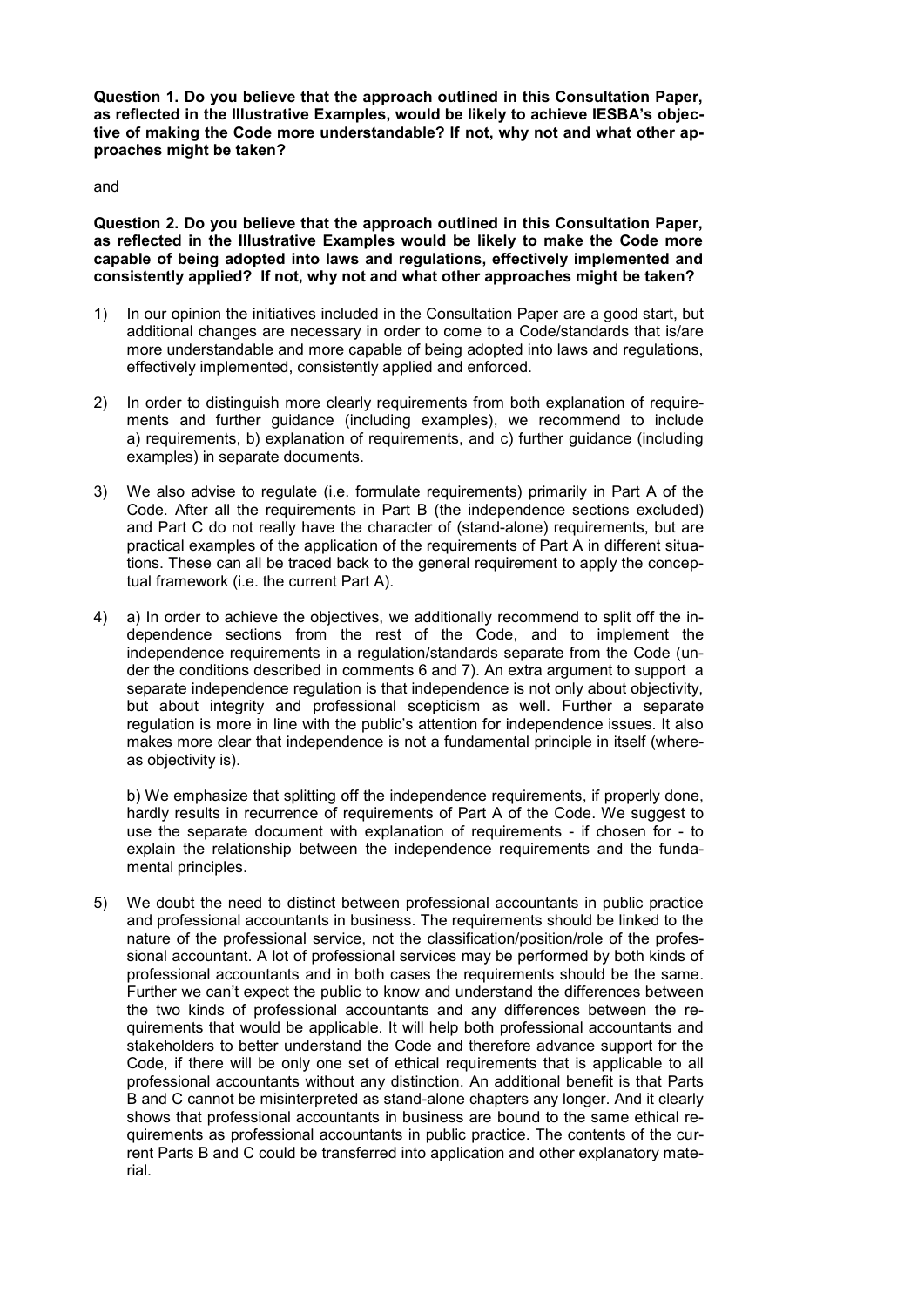- 6) We also encourage IESBA to investigate whether independence requirements should apply to all professional accountants (for instance internal auditors or government auditors) who perform an assurance engagement of any kind, and not only to professional accountants in public practice. Once again, it should be the nature of the engagement that defines whether the independence requirements are applicable, not the classification/position/role of the professional accountant.
- 7) a) Furthermore we advise to give up the distinction between audit and review of historical financial information on one hand (Section 290) and other assurance engagements on the other hand (Section 291), and reduce the independence requirements to those in Section 290 only (change scope to all assurance engagements). We cannot expect the public to understand that the degree of independence depends on the subject matter – one is independent or not. After all the degree of confidence of the intended users about the outcome of the evaluation or measurement of the subject matter against criteria will be the same. Besides that, the importance of other assurance engagements continues to grow.

b) Independence standards should maintain their principle based character, but set clear borders on specific topics (based on 'non-rebuttable assumptions') at the same time.

## **Question 4. Do you believe that issuing the provisions in the Code as separate standards or rebranding the Code, for example as International Standards on Ethics, would achieve benefits such as improving the visibility or enforceability of the Code?**

- 8) We support the idea of rebranding the Code into Standards (both for ethics and independence). We believe that if the appearance of the Code would be closer to that of a regulation/law (calling the requirements "Standards" and clearly separating the requirements from the background info, the application guidance and the examples will contribute to that appearance), it will be more noticed and recognized by non-professionals such as the public, legislators, regulators, supervisors and the judicial power. Visibility and recognition will stimulate support by both the profession and other stakeholders. More support will stimulate adoption and implementation.
- 9) a. However we do not believe the title itself influences the enforceability of a regulation. Enforceability depends on the subject matter. In respect to a professional's behaviour, we deal with so called "open" norms/standards. One's mind-set is hardly capable of being enforced. However, what can be enforced, is the general requirement to apply the conceptual framework in order to comply with the fundamental principles, the requirement to undertake certain (specific) actions in a few specific situations (for example disassociation from misleading information [integrity]), and the requirement to (document threats and safeguards in order to) justify one's evaluation of a situation and the safeguards one has taken or not taken.

b. We emphasize that restructuring the Code into Standards, if properly done, does not result into rules based regulation.